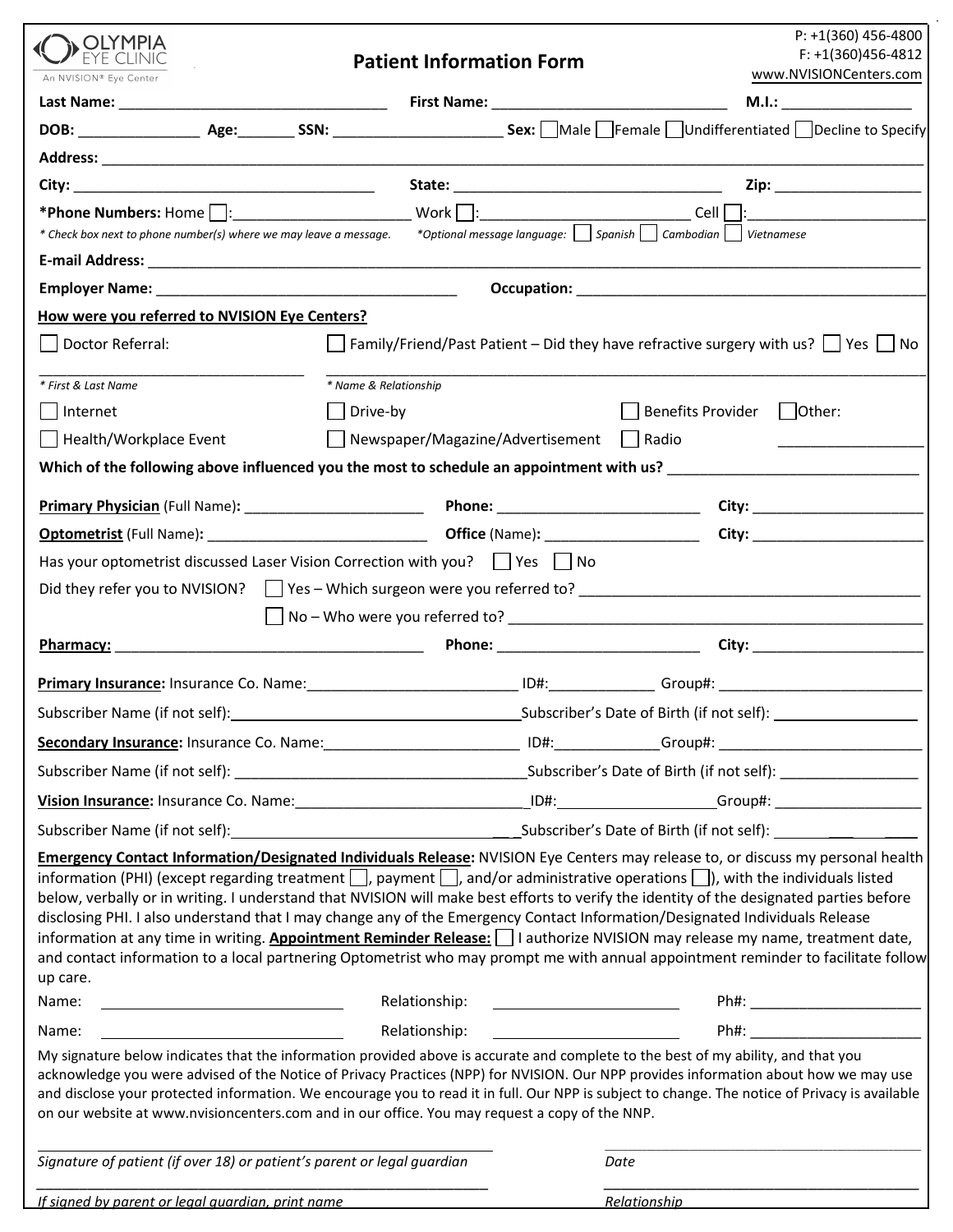[www.NVISIONCenters.com](http://www.nvisioncenters.com/) P: +1(360) 456-4800 F: +1(360)456-4812

## **ACKNOWLEDGEMENT OF RECEIPT OF THIS NOTICE OF PRIVACY PRACTICES AND PATIENT BILL OF RIGHTS**

**Patient Name:**  $\qquad \qquad$  **Date of Birth:**  $\qquad \qquad$ 

## **By signing below, you:**

- Acknowledge that you have been informed of the Privacy Practices and Patient Bill of Rights.
- Acknowledge that you have access to a copy of these documents in the center.

\_\_\_\_\_\_\_\_\_\_\_\_\_\_\_\_\_\_\_\_\_\_\_\_\_\_\_\_\_\_\_\_\_\_\_\_\_\_\_\_\_\_\_\_\_\_\_\_\_\_\_\_\_\_\_\_\_\_ Signature of patient

## **Are you completing this form for someone else?**

 $\Box$  Check here if you are signing as a personal representative, and complete below. Unless you're the parent of a minor child, please attach documented proof that you are acting on that person's behalf (for example, power of attorney)

\_\_\_\_\_\_\_\_\_\_\_\_\_\_\_\_\_\_\_\_\_\_\_\_\_\_\_\_\_\_\_\_\_\_\_\_\_\_\_\_\_\_\_\_\_\_\_\_\_\_\_\_\_\_\_\_\_\_\_\_\_\_\_ Printed name of patient's personal representative

\_\_\_\_\_\_\_\_\_\_\_\_\_\_\_\_\_\_\_\_\_\_\_\_\_\_\_\_\_\_\_\_\_\_\_\_\_\_\_\_\_\_\_\_\_\_\_\_\_\_\_\_\_\_\_\_\_\_\_\_\_\_\_

Signature of patient's personal representative

References Available on the Internet: [www.hospitalconnect.com/aha/about/pbillofrights.html](http://www.hospitalconnect.com/aha/about/pbillofrights.html) [www.isrs.org](http://www.isrs.org/) Other References: Internal Society for Refractive Surgery Position Paper on Co-Management of Refractive Surgery Pre-operative and Post-operative Care, 2001 available form [www.isrs.org](http://www.isrs.org/)

# **NOTICE TO CONSUMERS**

\_\_\_\_\_\_\_\_\_\_\_\_\_\_\_\_\_\_\_\_\_\_\_\_\_\_\_\_\_\_\_\_\_\_\_\_\_\_\_\_\_\_\_\_\_\_\_\_\_\_\_\_\_\_\_\_\_\_\_\_\_\_\_\_\_\_\_\_\_\_\_\_\_\_\_\_\_\_\_\_\_\_\_\_\_\_\_\_\_\_\_\_\_\_\_\_\_\_\_\_\_\_\_\_\_\_\_\_\_\_\_\_\_\_\_\_\_\_\_\_\_\_\_\_\_\_\_\_\_

**Medical Doctors are licensed and regulated by the:** 

**Medical Board of California** www.mbc.ca.gov **Oregon Medical Board** www.oregon.gov/OMB **Washington Medical Commission** https://wmc.wa.gov/ **Nevada State Board of Medical Examiners** www.medboard.nv.gov **Arizona Medical Board** www.azmd.gov



**\_\_\_\_\_\_\_\_\_\_\_\_\_\_\_\_\_\_\_\_\_\_\_\_\_\_\_\_\_\_\_\_\_\_\_\_\_\_\_\_\_\_** Date

Date

Relationship

**\_\_\_\_\_\_\_\_\_\_\_\_\_\_\_\_\_\_\_\_\_\_\_\_\_\_\_\_\_\_\_\_\_\_\_\_\_\_\_\_\_\_\_\_\_\_\_**

**\_\_\_\_\_\_\_\_\_\_\_\_\_\_\_\_\_\_\_\_\_\_\_\_\_\_\_\_\_\_\_\_\_\_\_\_\_\_\_\_\_\_**